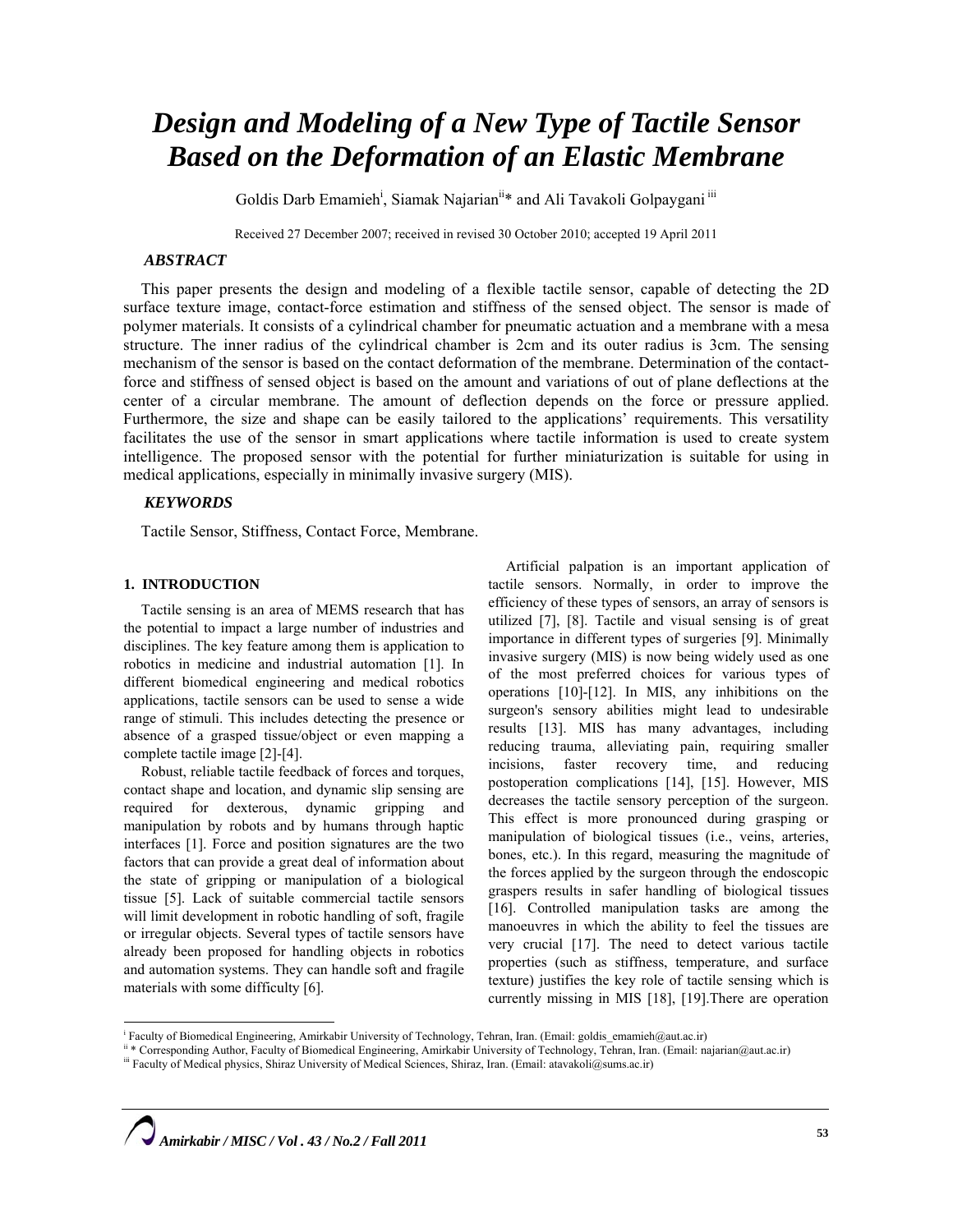sites in human body that are otherwise difficult to see in order to examine or operate on. As a result, only relying on the visual tools is not sufficient to obtain satisfactory results [20]-[22].

We proposed a new type of tactile sensor that can detect both the contact force and the stiffness of an object. Our proposed sensor offers the following combination of characteristics:

1-Mechanical flexibility and robustness.

2-Relatively low processing temperature  $(<350^{\circ} C$ ).

3-Low fabrication complexity.

4-Improved strain transfer from membrane to strain gauges or other measurement devices.

5-Decrease in fabrication cost because of its simplicity.

# **2. PREVIOUS WORK**

In this section, the most recent advances in tactile sensors in different types of medical industries will be presented. Tactile sensors are divided into different categories: mechanical (binary touch mechanism), capacitive, magnetic, optical, piezoelectric (PZT), piezoresistive (strain gauges), and silicon-based (micro electromechanical). During the past decades, various types of tactile sensors have been tested in various robotic-related applications [6, 7].

One of the important parameters in determining the physical properties of living tissues is stiffness. Considerable biomedical attention has centered on the mechanical properties of living tissues at the single cell level [6]. The Young's modulus of zona pellucida of bovine ovum was calculated using both micro-tactile sensor fabricated and PZT material. The sensor consists of a needle shaped 20mm transduction point made using a microelectrode puller mounted on a micro-manipulator platform [23]. The stiffness of the cartilage of the human femoral condyles was measured via an ultrasonic tactile sensor under arthroscopic control. The tactile sensor was useful for determining the intraoperative stiffness of healthy and diseased human cartilage in all grades [24]. The development of milli-robotic tools for MIS is reported. It describes the limitations of current surgical practice and the technological and scientific issues involved in building a telesurgical workstation [25].

A tactile sensor system has been developed for accurate measurement of myocardial stiffness in situ [26]. Piezoresistive sensors applied to the fingertips of nonsensate fingers were used for the detection of touch and pressure in four patients with recent median nerve repairs, and in one patient using a myoelectric prosthesis [27]. The design, fabrication, testing, and mathematical modeling of a semiconductor micro strain gauge endoscopic tactile sensor have been investigated [13], [28].

A novel membrane-type PVDF tactile sensor has been reported, which is free of crosstalk and does not require an array of sensors. Three rectangular-shaped aluminum electrodes formed a triangle in the central region of the PVDF film. Unlike the array type tactile sensors, all the surface points of this membrane-type tactile sensor are active. Using a geometrical mapping process and by applying force at various points on the sensor surface, the loci of the isocharge contours for the three sensing elements are obtained [15].

The shortcomings of most of the current designs are mainly related to the complexity of the systems and different expensive accessories used. The major advantage of the system proposed in this paper is the simplicity and robustness of the design.

## **3. SENSOR PRINCIPLE AND DESIGN**

### *A. Device Specifications*

The device has a cylindrical shape, to simplify the problem and reduce the amount of calculation. The radius of membrane is 2 cm and it is attached on a rigid cylinder which has a port for gas supply and exhaust.

A strain gauge will be embedded in the membrane exactly in peripheral and radial direction of membrane. The strain gauge is one of the most important tools of the electrical measurement techniques applied to the measurement of mechanical quantities. It has small physical size and low mass, and is highly sensitive. As the force is applied to the center of membrane, the embedded strain gauge measures the strain in the membrane due to membrane deflections caused by the applied force. As a result of membrane deflection and so on applying stress on strain gauge, resistive changes take place and result in a signal output, related to the stress value because of membrane deflections. So, the output signal of the strain gauge can be read as a force signal. Figure 1 shows the shape of sensor device and Table 1 shows typical specifications of the designed tactile sensor.



Figure 1: A general model of the sensing element.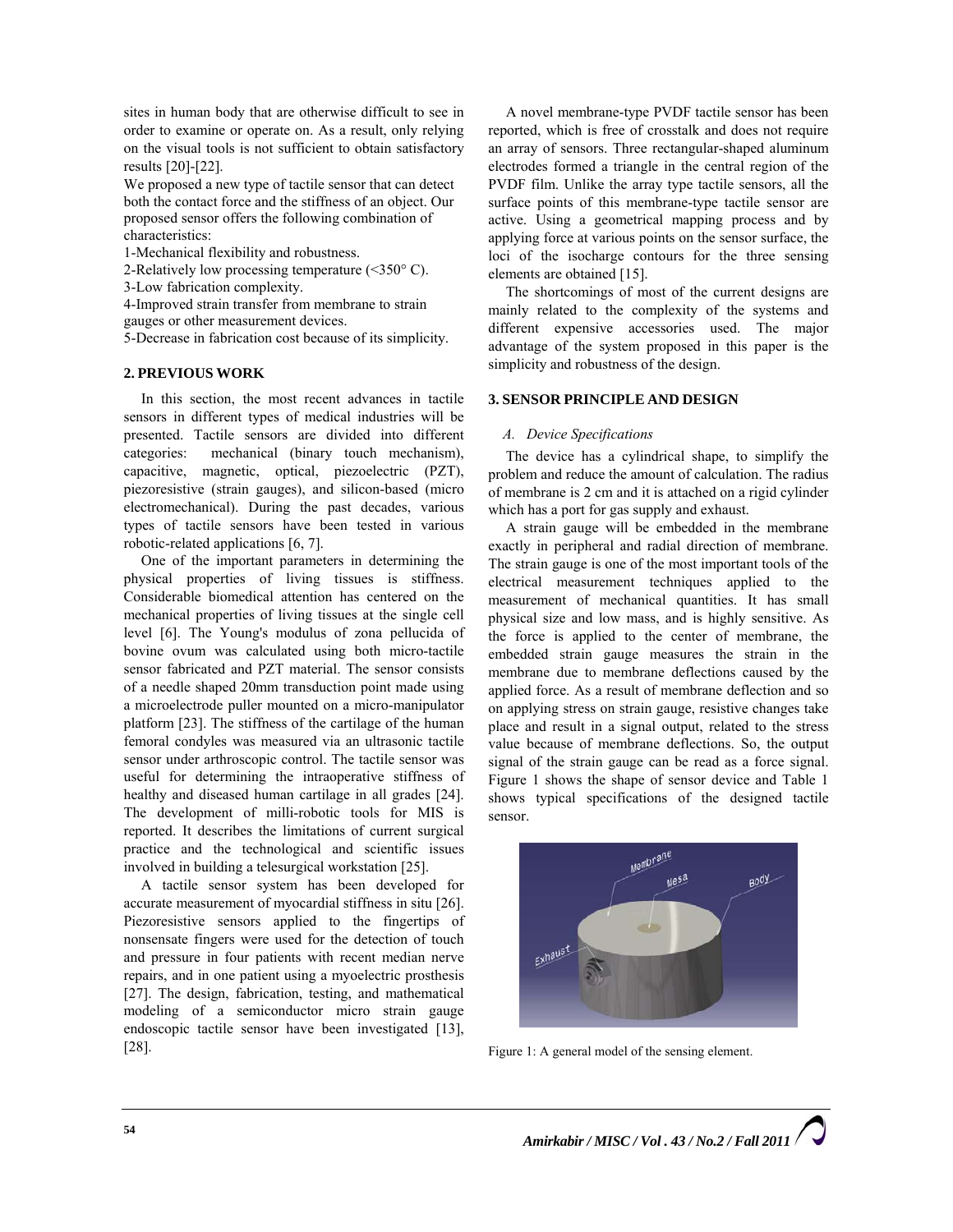| TABLE 1                              |                         |
|--------------------------------------|-------------------------|
| SPECIFICATIONS OF THE MODELED SENSOR |                         |
| Device (cylindrical)                 | 2 cm (inner radius)     |
|                                      | 3 cm (outer radius)     |
|                                      | 5 cm (height)           |
| Membrane                             | 2 cm (radius)           |
|                                      | $100 \mu m$ (thickness) |
| Mesa                                 | $0.5$ cm (radius)       |
|                                      | 150 µm (thickness)      |
| (Poisson's ratio)<br>ν               | 0.33                    |
| (Elastic modulus)<br>E               | 30 MPa                  |

#### *B. Analytical Analysis*

We assumed that the membrane and contacted object are elastic materials. The relationship between the deflection *w* (displacement at the center of the membrane or mesa) and the applied force *F* is given by:

$$
F = (k_m + k_o) w \tag{1}
$$

where  $k_m$  and  $k_o$  are the elastic constants of the membrane and object, respectively [29].

To obtain  $k_o$ , we used a contact model in which the surface profile of the object changes according to the pushing depth of the mesa toward the object. The theoretical model of a single-layer circular membrane is shown in Figure 2.



Figure 2: Theoretical model. a) Front view, b) Top view.

For single-layer circular membranes under the concentrated force and by considering this related large deformation theory, the solution for out-of-plane deflections (OPD) at the center of the membrane can be expressed as [30]:

$$
(\frac{d}{h})^3 = [1 - (\frac{1 - 3\nu}{4})^{1/3}]^3 \frac{4r^2}{(1 + \nu)\pi Eh^4} F
$$
 (2)

if *ν*=1/3,

$$
(\frac{d}{h})^3 = \frac{3r^2}{\pi Eh^4}F
$$

where *d* is out-of-plane deflection at the center of the membrane, *r* is radius of membrane, *h* is thickness of membrane, *ν* is Poisson's ratio, *E* is elastic modulus, and *F* is the applied force at central point.

## *C. Numerical Analysis*

The second series of tests were performed to simulate the mechanical responses of sensor numerically. Figure 3 shows the finite element modeling of the sensor. A commercial finite element analysis software package (ANSYS, version 11.0) was employed. Membrane of the sensor is considered to have elastic and large deformation behavior.

In this numerical analysis, element type shell 181 is used to model the elastic and large deformation behavior of the membrane of the designed tactile sensor and element type solid 92 is used to model the behavior of rigid cylindrical body of the designed tactile sensor.



Figure 3: Finite element modeling of the sensor.

# **4. MODES OF OPERATION**

#### *A. 2D Surface Texture Image Detection*

Figure 4 shows an array of two elements of our tactile sensor. Each sensor consists of a membrane with a mesa at the center and a chamber for pneumatic actuation. The tactile sensor can encode and decode the shape of objects, (see Figure 4)**.** When the sensor array comes in contact with an object that has a bumpy surface, the mesa structure on the membrane push inwards and as a result of it, the system can detect the presence or absence of the object. So, we can save a 2D surface texture image of the object.

#### *B. Contact-Force Estimation*

The structure of the estimating contact-force is shown in Figure 4. When the mesa of membrane comes in contact with an object, the normal force or uniform pressure from the object causes inward deformation in the membrane. Therefore, by determining the displacement at the center of the membrane and according to its mechanical properties, we can measure the amount of normal force or the uniform pressure actuating on it.

#### *C. Stiffness Detection*

(3)

In this mode, the contacting mesa elements are pneumatically driven against the object (Figure 5). Gas is used for applying uniform pressure on the membrane. The contact regions of the object are deformed according to the applied force of the mesa and the stiffness of the object. Therefore, we can detect the stiffness of the object

*Amirkabir / MISC / Vol . 43 / No.2 / Fall 2011*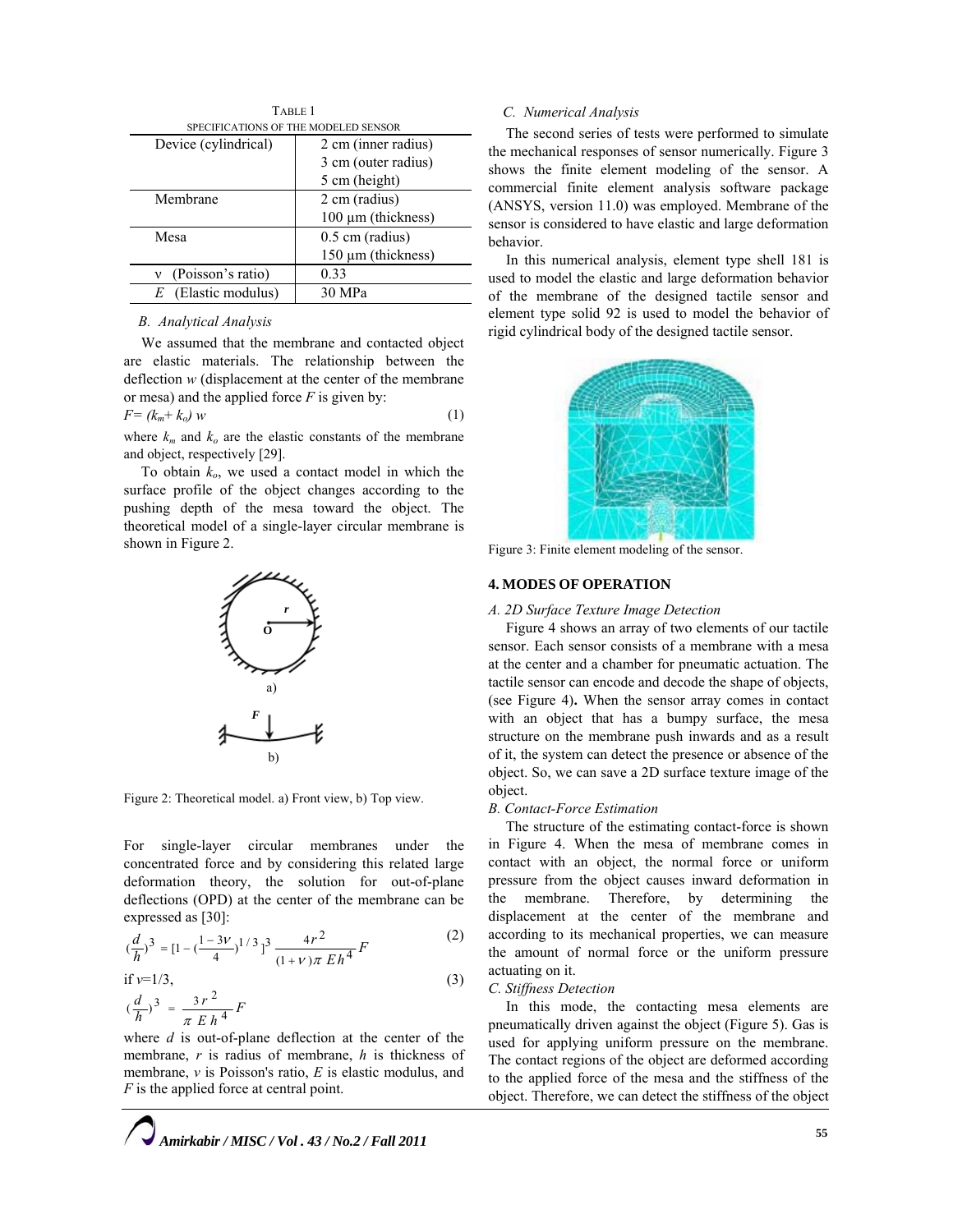by measuring the relationship between the deformation of the membrane and its actuation force.



Figure 4: An array of two elements of the tactile sensor (Detecting contact-force distribution and 2D surface texture image).



Figure 5: An array of two elements of the tactile sensor (Detecting stiffness distribution)

# **5. RESULTS AND DISCUSSION**

The analytical and numerical results have been in good agreement. We investigated the deformation at the center of mesa changes with variations of thickness of the membrane and applied force. Figure 6 shows the variations of OPD (out-of-plane deflections) of membrane with the constant radius and unique force at different thicknesses.



Figure 6: Variations of out-of-plane deflections vs. different thicknesses.

As a result of applied force at the center of membrane, we have an out-of-plane deflection on it. Figure 7 demonstrates the deformation or out-of-plane deflections of membrane according to the variations of the applied force.

Figure 8 shows a typical sample of numerical analysis. It shows that the maximum amount of deflection occurs at the center of the membrane.



Figure 7: Variations of out-of-plane deflections vs. different applied forces.



Figure 8: Deflection of the membrane due to the applied force.

The contact regions of the object are deformed according to the driving force of the mesa element and the stiffness of the object (see Figure 9). Therefore, we can detect the stiffness distribution of the object by measuring the relationship between the deformation of the membrane and the actuation force of the elements.

According to Figure 9, the amount of deflection of the membrane in contact with the stiffer objects at unique driving force is less than that of the others. So, with changing the stiffness of object in contact with membrane, the OPD of membrane changes and hence, we can estimate the variations of object's stiffness.



Figure 9: Relationship between the deflection of the membrane and driving forces.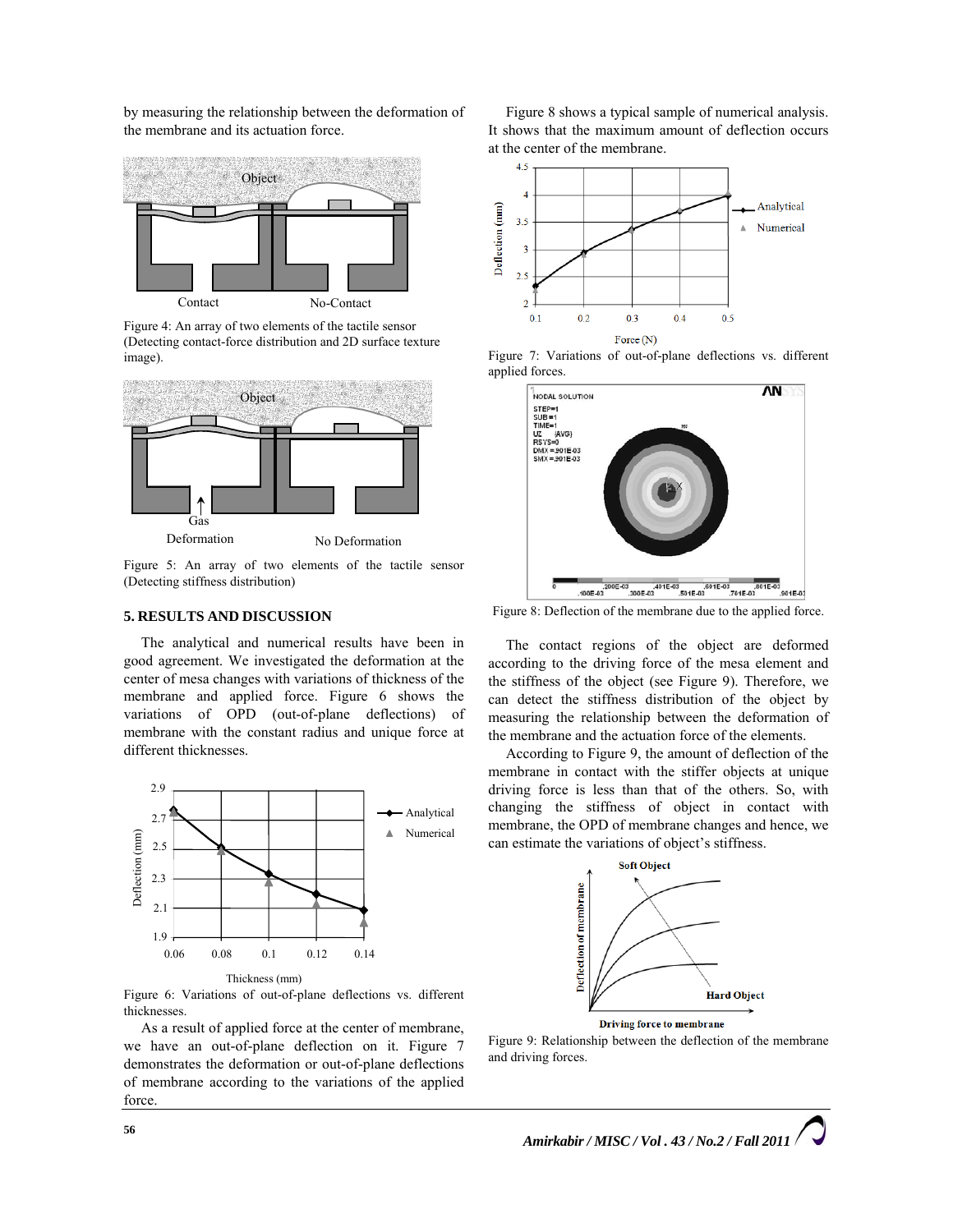We investigated how the deformation of the membrane changes with  $k_0$  and we obtained the following results:

a)  $k_o \ll k_m$ : In this region, the elastic constant of the object is much smaller than that of the membrane. Therefore, the membrane always deforms by the same amount under a constant force even if the stiffness of the object changes. As a result, in this region, the sensor cannot detect the changes in stiffness of the object.

b)  $k_o \gg k_m$ : The elastic constant of the object is too large compared to the membrane. Therefore, the deflection of the membrane is very small and with increasing the stiffness of the object, the amount of deflection of the membrane declines to zero. In this region, the sensor cannot detect the changes in stiffness of the object.

c)  $k_o \approx k_m$ : The elastic constant of the object is in the same range as that of the membrane. Therefore, the deformation of the membrane changes with the stiffness of the touched object. In this region, the sensor can detect the changes in stiffness of the object.

We conclude that in order to detect a change in the stiffness of the touched object, the elastic constant of the membrane should be almost the same as that of the touched object. Figure 10 shows how the deformation of the object changes with elastic constant of object  $(k_0)$ .



Figure 10: Membrane deflection vs. elastic constant of object.

#### **8. REFERENCES**

- [1] M. H. Lee, H. R. Nicholls, "Tactile sensing for mechatronics–a state-of-the-art survey," Mechatronics, vol. 9, pp. 1-31, 1999.
- [2] S. Najarian, J. Dargahi, and X.Z. Zheng, "A novel method in measuring the stiffness of sensed objects with applications for biomedical robotic systems," Int. J. Med. Robotics Comput. Assist. Sur., vol. 2, pp. 84-90, 2006.
- [3] H. Singh, J. Dargahi and R. Sedaghati, "Experimental and finite element analysis of an endoscopic tooth-like tactile sensor," 2nd IEEE International Conference on Sensors, Toronto, Canada, 2003.
- [4] J. Dargahi, "An endoscopic and robotic tooth-like compliance and roughness tactile sensor," J. Mech. Design, vol. 124, pp. 576-582, 2002.
- [5] H. H. Rininsland, "Basics of robotics and manipulators in endoscopic surgery", Endoscop Surg Allied Technol., vol. 1, pp. 154-159, 1993.

When the gas pressure is applied to the membrane of sensor in contact with a tissue, the membrane deflection and hence output voltage of the electronic circuit of the sensor will be changed. The amount of deflection of the membrane in contact with the stiffer objects at unique pressure is less than that of the other. Hence, with moving the sensor on an identified area of a tissue at a constant pressure, the changing of the output voltage of sensor describes the changing of surface stiffness of that area.

#### **6. CONCLUSION**

The demonstrated polymer-based tactile sensor is a major step towards realizing sensors that can provide robots with direct tactile feedback similar to the biological sense of touch. We proposed a new type of tactile sensor that can detect both the contact force and stiffness of an object. We analyzed theoretically and numerically the operation of the tactile sensor. This device can be made from robust, flexible polymers used to directly touch objects, and serve as a skin on robotic actuators. Providing such information to robotics opens new areas to development and exploration. A major advantage of the designed system is that it can be easily miniaturized and micromachined. As a result, it could be mass-produced at low cost and even be disposable. The designed sensor has two main applications, one in MIS and one in artificial palpation.

## **7. ACKNOWLEDGEMENTS**

We would like to express our gratitude to the Center of Excellence of Biomedical Engineering of Iran based in Amirkabir University of technology, Faculty of Biomedical Engineering for its financial contribution.

- [6] J. Dargahi, S. Najarian, "Advances in tactile sensors design/manufacturing and its impact on robotics applications–a review," Industrial Robot, vol. 32, pp. 268-281, 2005.
- [7] A. Fisch, C. Mavroidis, J. Melli-Huber and Y. Bar-Cohen, "Biologically inspired intelligent robots", SPIE Press: Bellingham, Washington, 2003.
- [8] J. Dargahi, S. Najarian, "Human tactile perception as a standard for artificial tactile sensing. a review", Int J Med Robotics Comput Assist Surg, vol. 1, pp. 23-35, 2004.
- [9] R. D. Howe, W. J. Peine, D. A. Kontarinis and J. S. Son, "Remote palpation technology," Proc. IEEE Eng. Med. Biol. Mag., vol. 14, pp. 318-323, 1994.
- [10] N. P. Rao, J. Dargahi, M. Kahrizi and S. Prasad, "Design and fabrication of a microtactile sensor," Canadian Conference on Electrical and Computer Engineering towards a Caring and Human Technology, Montreal, Canada, 2003.
- [11] J. Dargahi, S. Najarian, "An integrated force-position tactile

*Amirkabir / MISC / Vol . 43 / No.2 / Fall 2011*